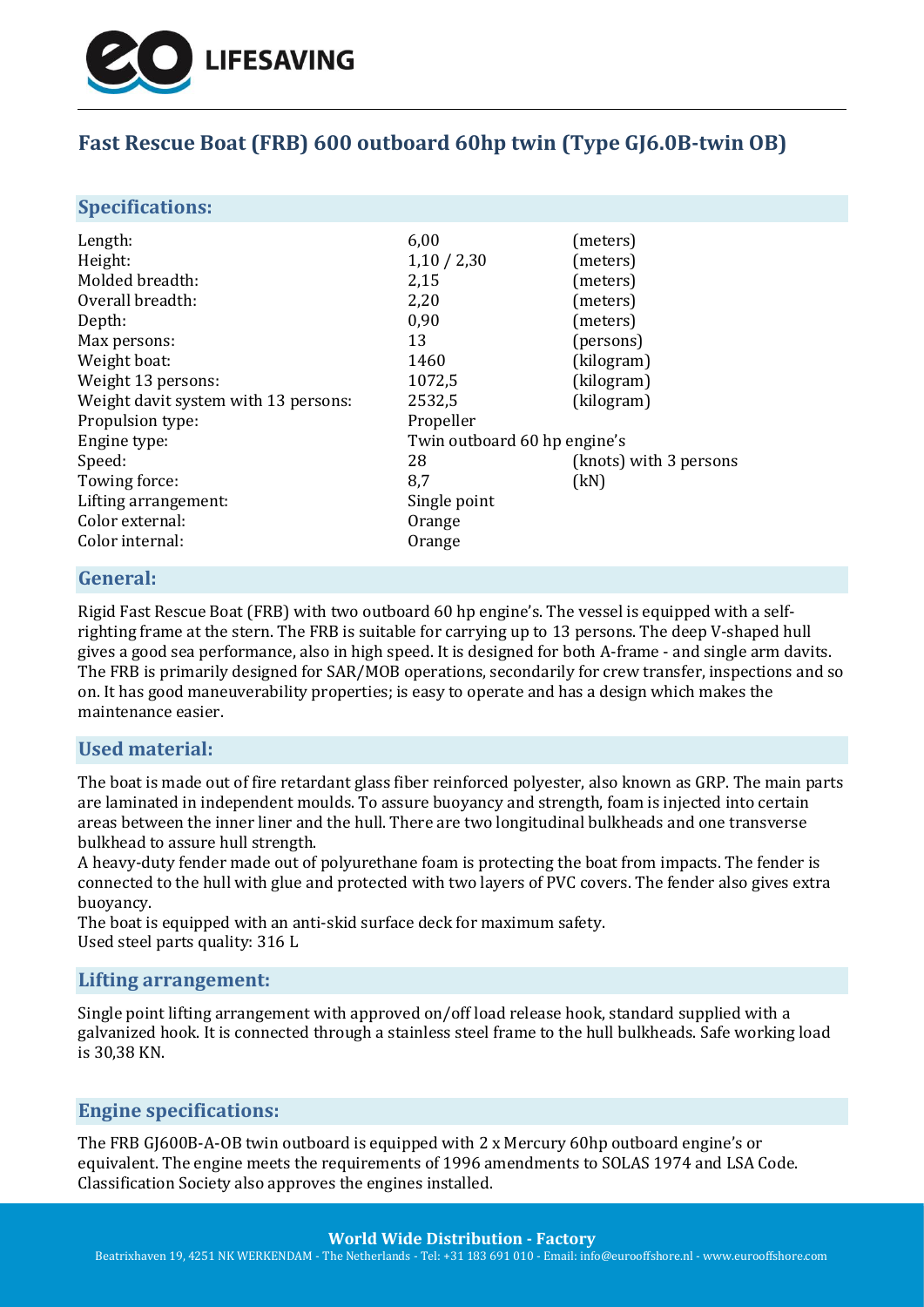

Model: Two pcs Mercury 60 hp three cylinder, two stroke Power: 44,1 kW each Fuel: Gasoline Fuel capacity: 200 ltr Starting method: Electrical/manual emergency

### **Fuel:**

There is sufficient fuel for 4 hours operation of about 28 knots with 3 persons.

### **Propeller:**

There is a propeller protection guard installed.

### **Equipment:**

The equipment required by LSA regulation is provided. The painter release hook is fitted at the bow, buoyant lifelines and grips are fitted on both sides.

## **Equipment (electrical):**

The boat is equipped with various electrical equipment, which are all controllable through the switch panel near stern.

- Position indicating light for stern light / SB PS light
- Handheld search light
- Compass
- One extra battery

Electric equipment is according to IP 66 standard.

### **Operation:**

The main operation of the boat is carried out from the helmsman's position behind the console system fitted mid-ship.

The following equipment is fitted on the console:

- Battery switch
- Switch panel
- Compass
- Hand held search light
- Remote control for engine right hand side
- Cable steering gear
- SOLAS rescue equipment set, incl. boat- and steering console cover
- Handheld searchlight
- Fuel level indicator
- Dead man switch providing emergency engine shut off

### **Self-righting capability:**

At the stern a buoyancy foam filled arrangement is mounted. This will make the boat capable of returning to upright position after capsizing. During capsizing the engine will automatically be shut off.

#### **World Wide Distribution - Factory**